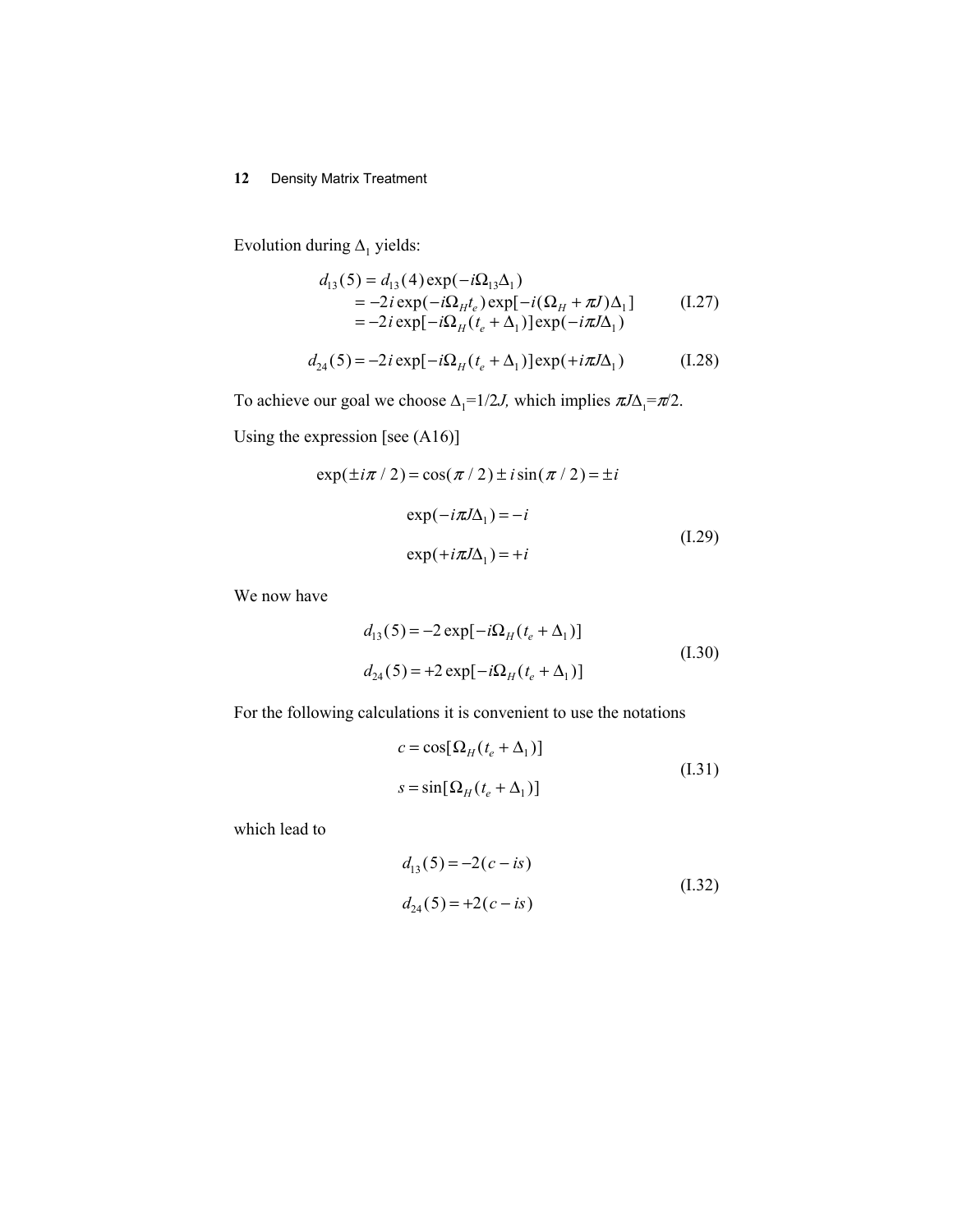At this point the density matrix is:

$$
D(5) = \begin{bmatrix} 3 & 0 & -2(c-is) & 0 \\ 0 & 2 & 0 & 2(c-is) \\ -2(c+is) & 0 & 3 & 0 \\ 0 & 2(c+is) & 0 & 2 \end{bmatrix}
$$
 (I.33)

# **3.8 Third and Fourth Pulses**

Although physically these pulses are applied separately, we may save some calculation effort by treating them as a single nonselective pulse.

The expressions of  $R_{90xC}$  and  $R_{90xH}$  are taken from Appendix C.

$$
R_{90xCH} = R_{90xC} R_{90xH}
$$
  
=  $\frac{1}{\sqrt{2}} \begin{bmatrix} 1 & i & 0 & 0 \\ i & 1 & 0 & 0 \\ 0 & 0 & 1 & i \\ 0 & 0 & i & 1 \end{bmatrix} \frac{1}{\sqrt{2}} \begin{bmatrix} 1 & 0 & i & 0 \\ 0 & 1 & 0 & i \\ i & 0 & 1 & 0 \\ 0 & i & 0 & 1 \end{bmatrix}$   
=  $\frac{1}{2} \begin{bmatrix} 1 & i & i & -1 \\ i & 1 & -1 & i \\ i & -1 & 1 & i \\ -1 & i & i & 1 \end{bmatrix}$  (I.34)

The reciprocal of  $(1.34)$  is:

$$
R_{90xCH}^{-1} = \frac{1}{2} \begin{bmatrix} 1 & -i & -i & -1 \\ -i & 1 & -1 & -i \\ -i & -1 & 1 & -i \\ -1 & -i & -i & 1 \end{bmatrix}
$$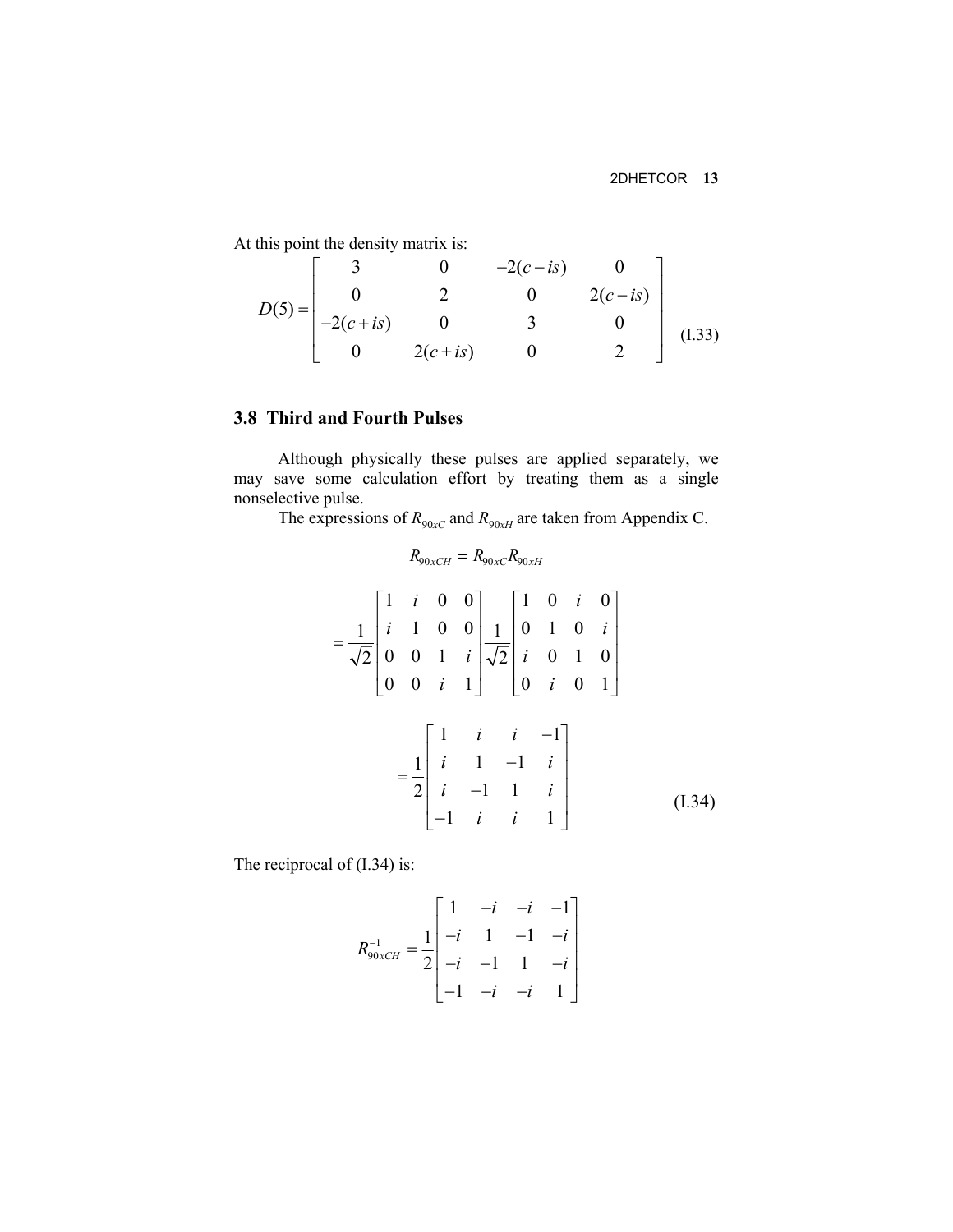$$
D(5) \cdot R_{90xCH}
$$
\n
$$
= \frac{1}{2} \begin{bmatrix} 3-2i(c-is) & 3i+2(c-is) & 3i-2(c-is) & -3-2i(c-is) \\ 2i-2(c-is) & 2+2i(c-is) & -2+2i(c-is) & 2i+2(c-is) \\ 3i-2(c+is) & -3-2i(c+is) & 3-2i(c+is) & 3i+2(c+is) \\ -2+2i(c+is) & 2i+2(c+is) & 2i-2(c+is) & 2+2i(c+is) \end{bmatrix}
$$

Premultiplying the last result by  $R_{90xCH}^{-1}$  gives

$$
D(7) = \frac{1}{2} \begin{bmatrix} 5 & i - 4is & 0 & -4ic \\ -i + 4is & 5 & 4ic & 0 \\ 0 & -4ic & 5 & i + 4is \\ 4ic & 0 & -i - 4is & 5 \end{bmatrix}
$$
(1.35)

Comparing *D*(7) with *D*(5) we make two distinct observations. First, as expected, carbon coherences are created in  $d_{12}$  and  $d_{34}$  due to the 90*xC* pulse. Second, the proton information  $[s = \sin\Omega_H(t_e + \Delta_1)]$  has been transferred from  $d_{13}$  and  $d_{24}$  into the carbon coherences  $d_{12}$  and  $d_{34}$ , which are

$$
d_{12} = \frac{i - 4is}{2}
$$

$$
d_{34} = \frac{i + 4is}{2}
$$

This is an important point of the sequence because now the *mixed* carbon and proton information can be carried into the final FID.

# **3.9 The Role of**  $\Delta_2$

As we will see soon, the observable signal is proportional to the sum  $d_{12} + d_{34}$ . If we started the decoupled acquisition right at  $t(7)$ , the terms containing *s* would be cancelled. To save them, we allow for one more short coupled evolution ∆2. Since no r.f. pulse follows after *t*(7), we know that every matrix element will evolve in its own box according to (I.13). It is therefore sufficient, from now on, to follow the evolution of the carbon coherences  $d_{12}$  and  $d_{34}$  which constitute the observables in this sequence.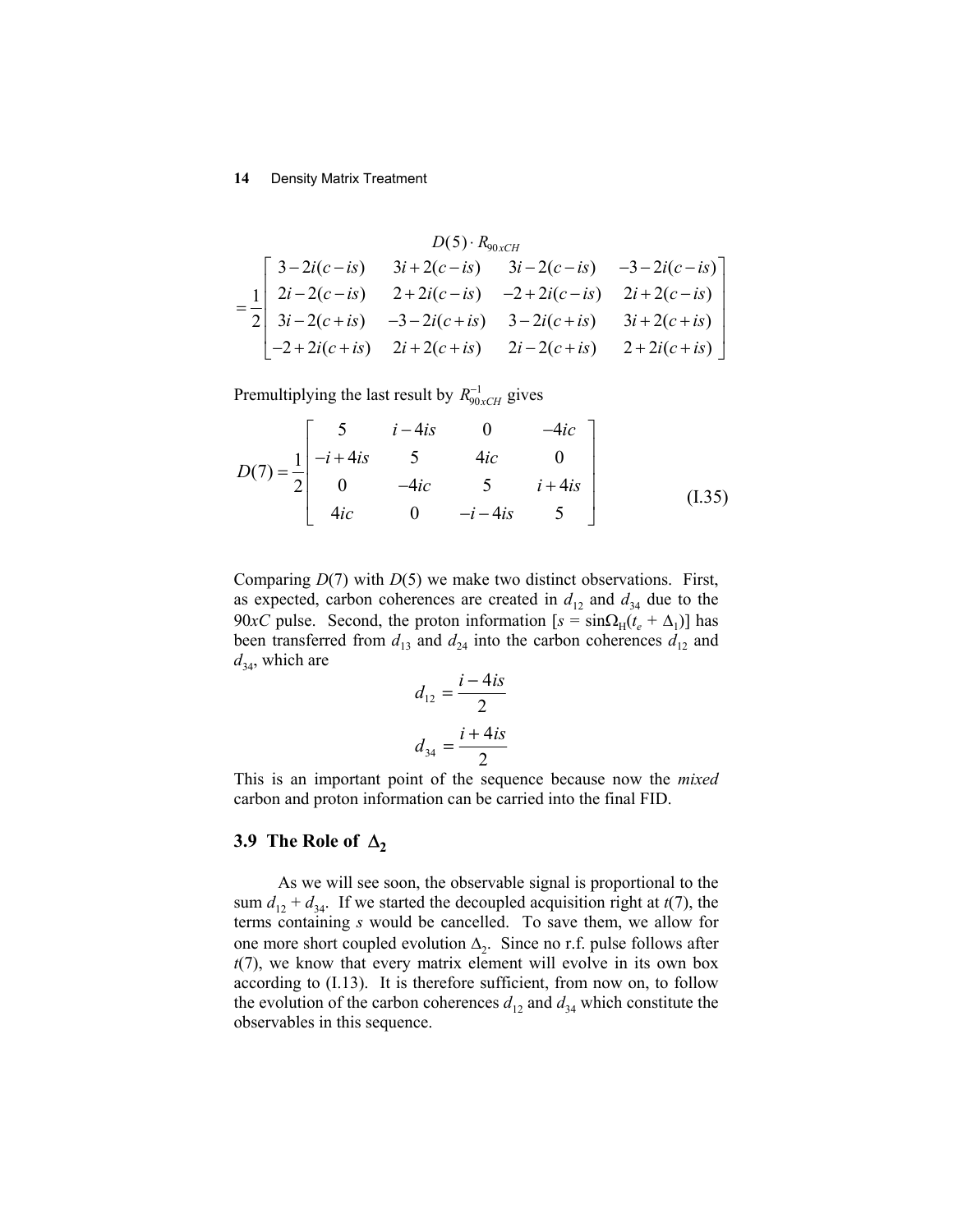According to (I.13), at  $t(8)$  coherences  $d_{12}$  and  $d_{34}$  become

$$
d_{12}(8) = i(1/2 - 2s) \exp(-i\Omega_{12}\Delta_2)
$$
 (I.36)

$$
d_{34}(8) = i(1 / 2 + 2 s) \exp(-i\Omega_{34} \Delta_2)
$$
 (I.37)

where  $\Omega_{12} = \omega_{12} - \omega_{trC}$  and  $\Omega_{34} = \omega_{34} - \omega_{trC}$  indicate that now we are in the carbon rotating frame, which is necessary to describe the carbon signal during the free induction decay.

As shown in Figure I.1 the transition frequencies of carbon (nucleus A) are:

$$
v_{12} = v_A + \frac{J}{2} = v_C + \frac{J}{2}
$$
  

$$
v_{34} = v_A - \frac{J}{2} = v_C - \frac{J}{2}
$$

Since  $\omega = 2\pi v$ , and we are in rotating coordinates we obtain:

$$
\Omega_{12} = \Omega_C + \pi J \tag{I.38}
$$

$$
\Omega_{34} = \Omega_C - \pi J \tag{I.39}
$$

Hence,

$$
d_{12}(8) = i(1/2 - 2s) \exp(-i\Omega_c \Delta_2) \exp(-i\pi J \Delta_2)
$$
 (I.40)

$$
d_{34}(8) = i(1/2 + 2s) \exp(-i\Omega_C \Delta_2) \exp(+i\pi J \Delta_2)
$$
 (I.41)

Analyzing the role of  $\Delta_2$  in (I.40 – 41) we see that for  $\Delta_2 = 0$ the terms in *s* which contain the proton information are lost when we calculate the sum of  $d_{12}$  and  $d_{34}$  As discussed previously for  $\Delta_1$ , here also, the desired signal is best obtained for  $\Delta_2 = 1/2J$ , which leads to  $\exp(\pm i\pi J\Delta_2) = \pm i$  and

$$
d_{12}(8) = +(1/2 - 2s) \exp(-i\Omega_C \Delta_2)
$$
 (I.42)

$$
d_{34}(8) = -(1/2 + 2s) \exp(-i\Omega_C \Delta_2)
$$
 (I.43)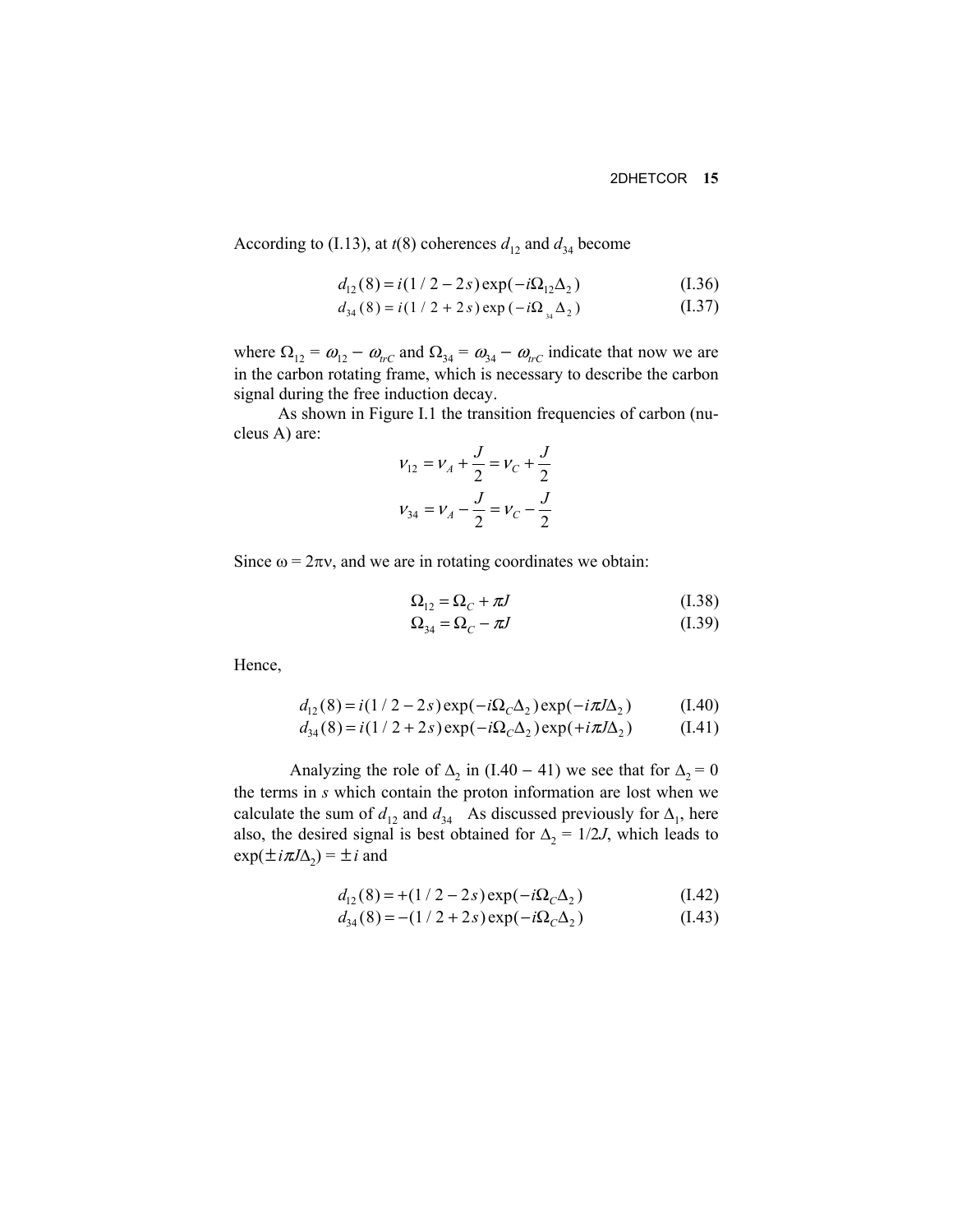## **3.10 Detection**

From the time  $t(8)$ , on the system is proton decoupled, i.e., both  $d_{12}$  and  $d_{34}$  evolve with the frequency  $\Omega_c$ :

$$
d_{12}(9) = +(1/2 - 2s) \exp(-i\Omega_c \Delta_2) \exp(-i\Omega_c t_d)
$$
 (1.44)

$$
d_{34}(9) = -(1/2 + 2s) \exp(-i\Omega_c \Delta_2) \exp(-i\Omega_c t_d)
$$
 (1.45)

Our density matrix calculations, carried out for every step of the sequence, have brought us to the relations (I.44-45). Now it is time to derive the observable (transverse) carbon magnetization components. This is done by using the relations (B19) and (B20) in Appendix B:

$$
M_{TC} = M_{xC} + iM_{yC} = -(4M_{oC} / p)(d_{12}^* + d_{34}^*)
$$
 (I.46)

The transverse magnetization  $M_T$  is a complex quantity which combines the *x* and *y* components of the magnetization vector. We must now reintroduce the factor *p*/4 which we omitted, for convenience, starting with (I.7). This allows us to rewrite (I.46) into a simpler form:

$$
M_{TC} = -M_{oc}(d_{12}^* + d_{34}^*)
$$
 (I.47)

By inserting (I.44-45) into (I.47) we obtain

$$
M_{TC} = 4 M_{oC} s \exp(i\Omega_C \Delta_2) \exp(i\Omega_C t_d)
$$
 (1.48)

With the explicit expression of *s* (I.31):

$$
M_{TC} = 4 M_{oC} \sin[\Omega_H(t_e + \Delta_1)] \exp(i\Omega_C \Delta_2) \exp(i\Omega_C t_d)
$$
 (1.49)

Equation (I.49) represents the final result of our 2DHETCOR analysis by means of the density matrix formalism and it contains all the information we need.

*We learn from* (I.49) *that the carbon magnetization rotates by*   $\Omega_c t_d$  *while being amplitude modulated by the proton evolution*  $\Omega_H t_c$ . *Fourier transformation with respect to both time domains will yield the two-dimensional spectrum.* 

*The signal is enhanced by a factor of four, representing the*   $\gamma_H/\gamma_C$  ratio. The polarization transfer achieved in 2DHETCOR and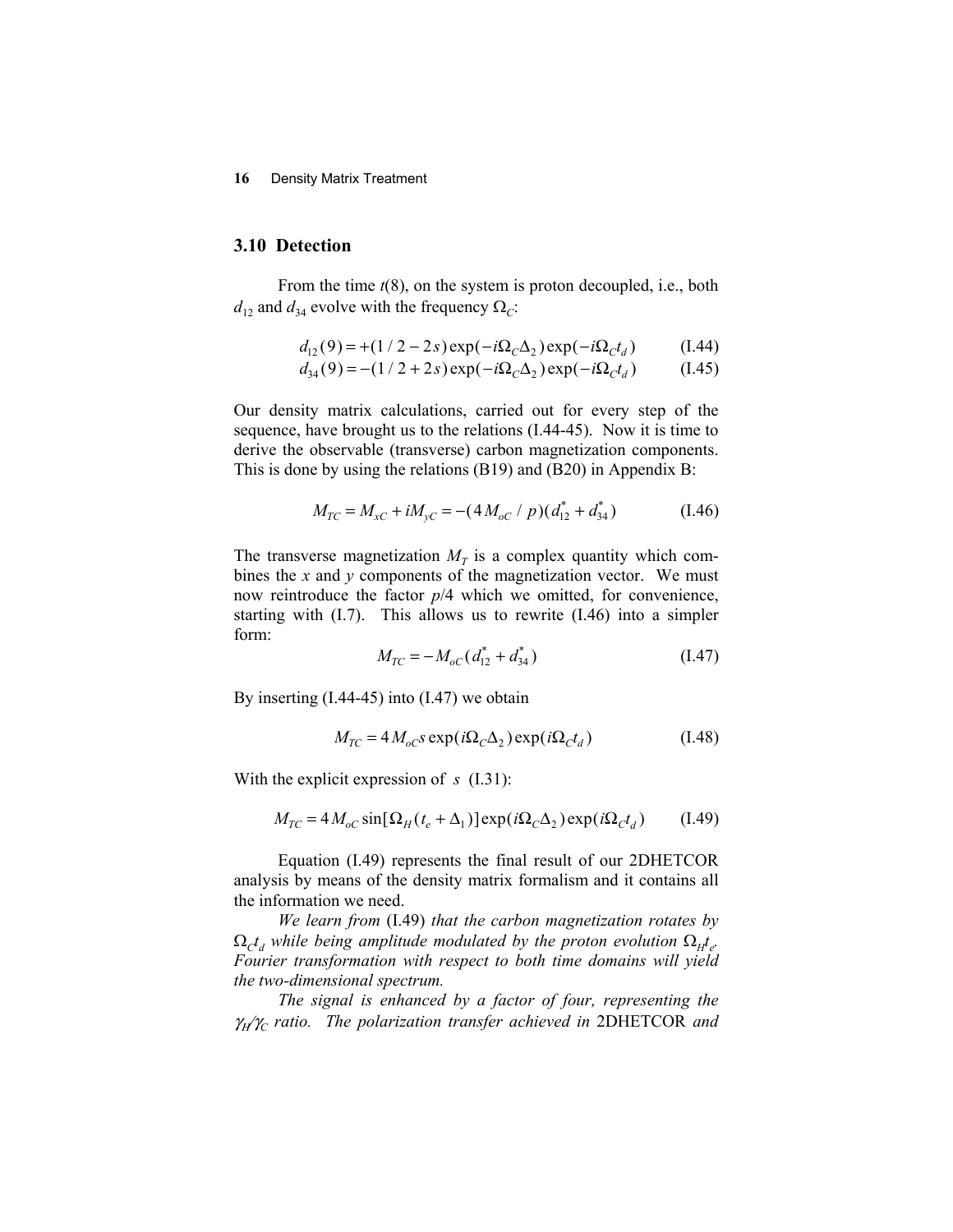*other heteronuclear pulse sequences cannot be explained by the vector representation.*

When transforming with respect to  $t_d$ , all factors other than  $\exp(i\Omega_c t_d)$  are regarded as constant. A single peak frequency,  $\Omega_c$ , is obtained. When transforming with respect to  $t_e$ , all factors other than  $\sin[\Omega_H(t_e + \Delta_1)]$  are regarded as constant. Since

$$
\sin \alpha = \frac{e^{i\alpha} - e^{-i\alpha}}{2i} \tag{I.50}
$$

both  $+\Omega$ <sub>*H*</sub> and  $-\Omega$ <sub>*H*</sub> are obtained (Figure I.3a).



**Figure I.3**. Schematic 2D heteronuclear correlation spectra (contour plot): (a) fully decoupled, (b) proton decoupled during the acquisition, and (c) fully coupled. Filled and open circles represent positive and negative peaks. With the usually employed magnitude calculation (absolute value), all peaks are positive. See experimental spectra in figures 3.11, 3.9 and 3.7 of the book by Martin and Zektzer (see Suggested Readings).

Imagine now that in the sequence shown in Figure I.2 we did not apply the 180 $\degree$  pulse on carbon and suppressed  $\Delta_1$ . During the evolution time  $t_e$  the proton is coupled to carbon. During the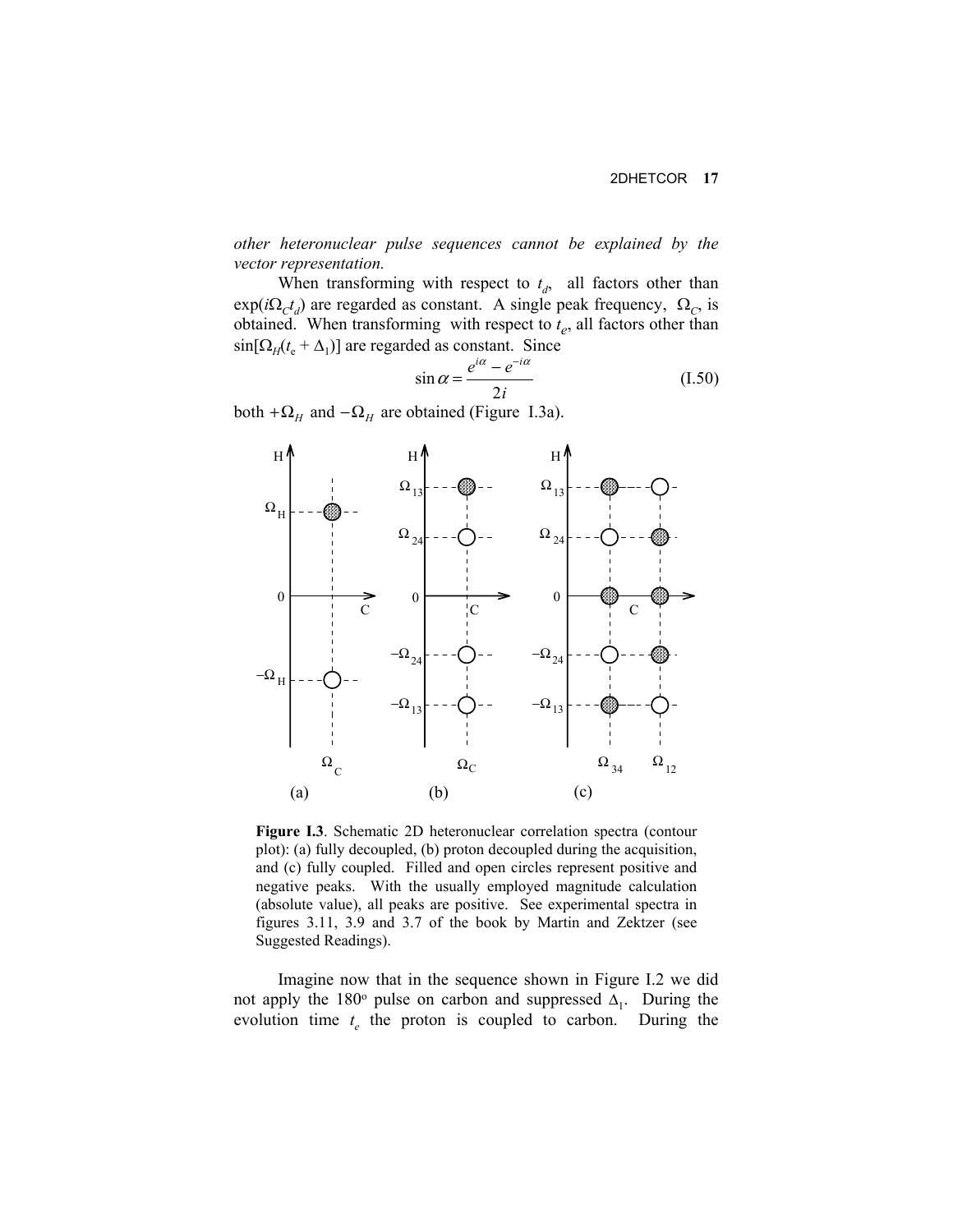acquisition, the carbon is decoupled from proton. The result (see Appendix I) is that along the carbon axis we see a single peak, while along the proton axis we see a doublet due to the proton-carbon coupling. If we calculate the magnetization following the procedure shown before, we find:

$$
M_{TC} = -2 M_{oC} (\cos \Omega_{13} t_e - \cos \Omega_{13} t_e) \exp[i\Omega_C (t_d + \Delta_2)] \tag{I.51}
$$

Reasoning as for (I.49) we can explain the spectrum shown in Figure I.3b.

Finally, if we also suppress the decoupling during the acquisition and the delay  $\Delta_2$  we obtain (see Appendix I)

$$
M_{TC} = -iM_{oC} (1/2 - \cos \Omega_{13} t_e + \cos \Omega_{24} t_e) \exp(i\Omega_{12} t_d)
$$
  
-iM\_{oC} (1/2 + \cos \Omega\_{13} t\_e - \cos \Omega\_{24} t\_e) \exp(i\Omega\_{34} t\_d) (I.52)

which yields the spectrum shown in Figure I.3c.

The lower part of the spectra is not displayed by the instrument, but proper care must be taken to place the proton transmitter beyond the proton spectrum. Such a requirement is not imposed on the carbon transmitter, provided quadrature phase detection is used.

The peaks in the lower part of the contour plot (negative proton frequencies) can also be eliminated if a more sophisticated pulse sequence is used, involving phase cycling. If such a pulse sequence is used, the proton transmitter can be positioned at mid-spectrum as well. An example of achieving quadrature detection in the domain  $t_e$  is given in Section 6 (COSY with phase cycling).

So far we have treated the AX (CH) system. In reality, the proton may be coupled to one or several other protons. In the sequence shown in Figure I.2 there is no proton-proton decoupling. The 2D spectrum will therefore exhibit single resonances along the carbon axis, but multiplets corresponding to proton-proton coupling, along the proton axis. An example is given in Figure I.4a which represents the high field region of the 2DHECTOR spectrum of a molecule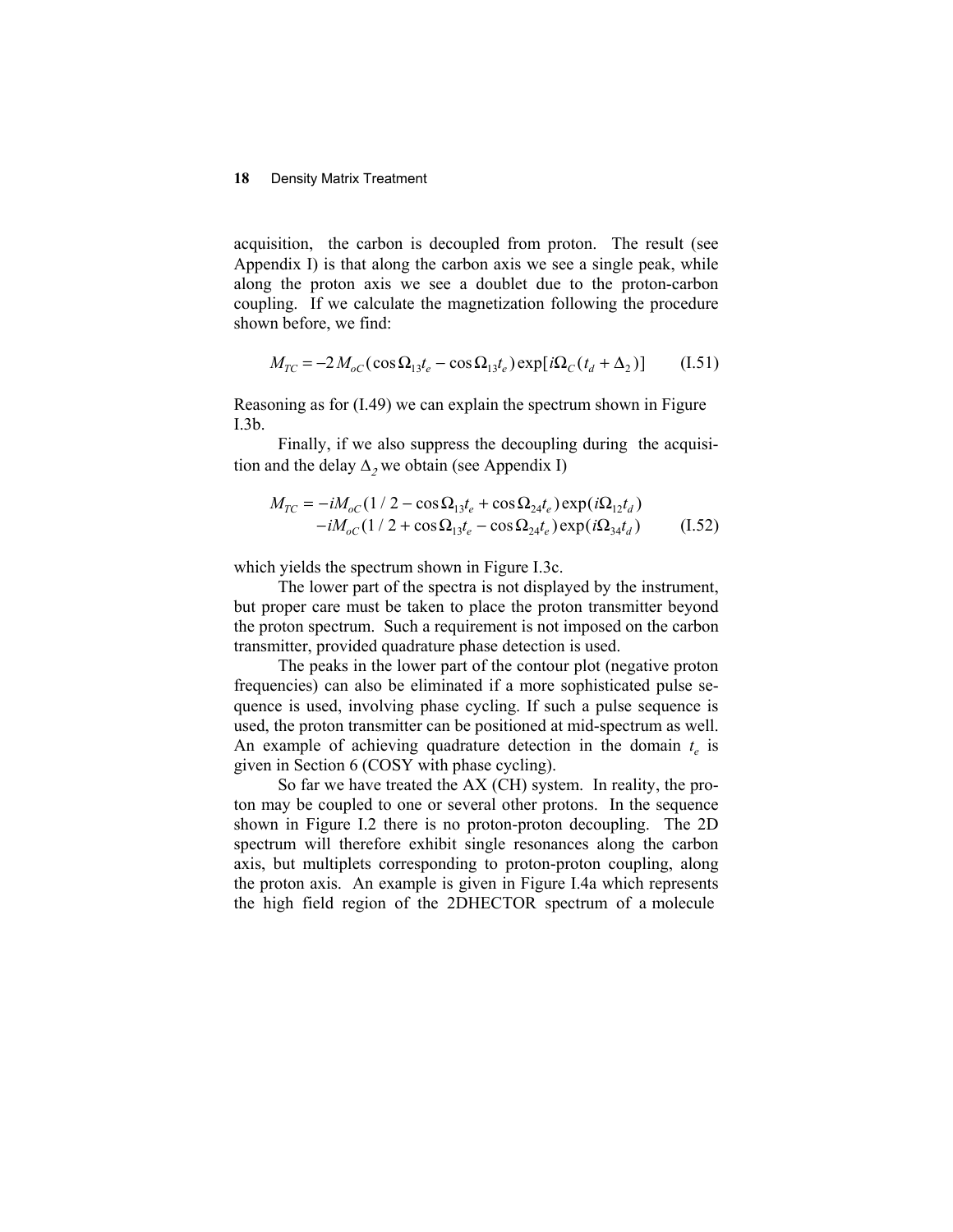